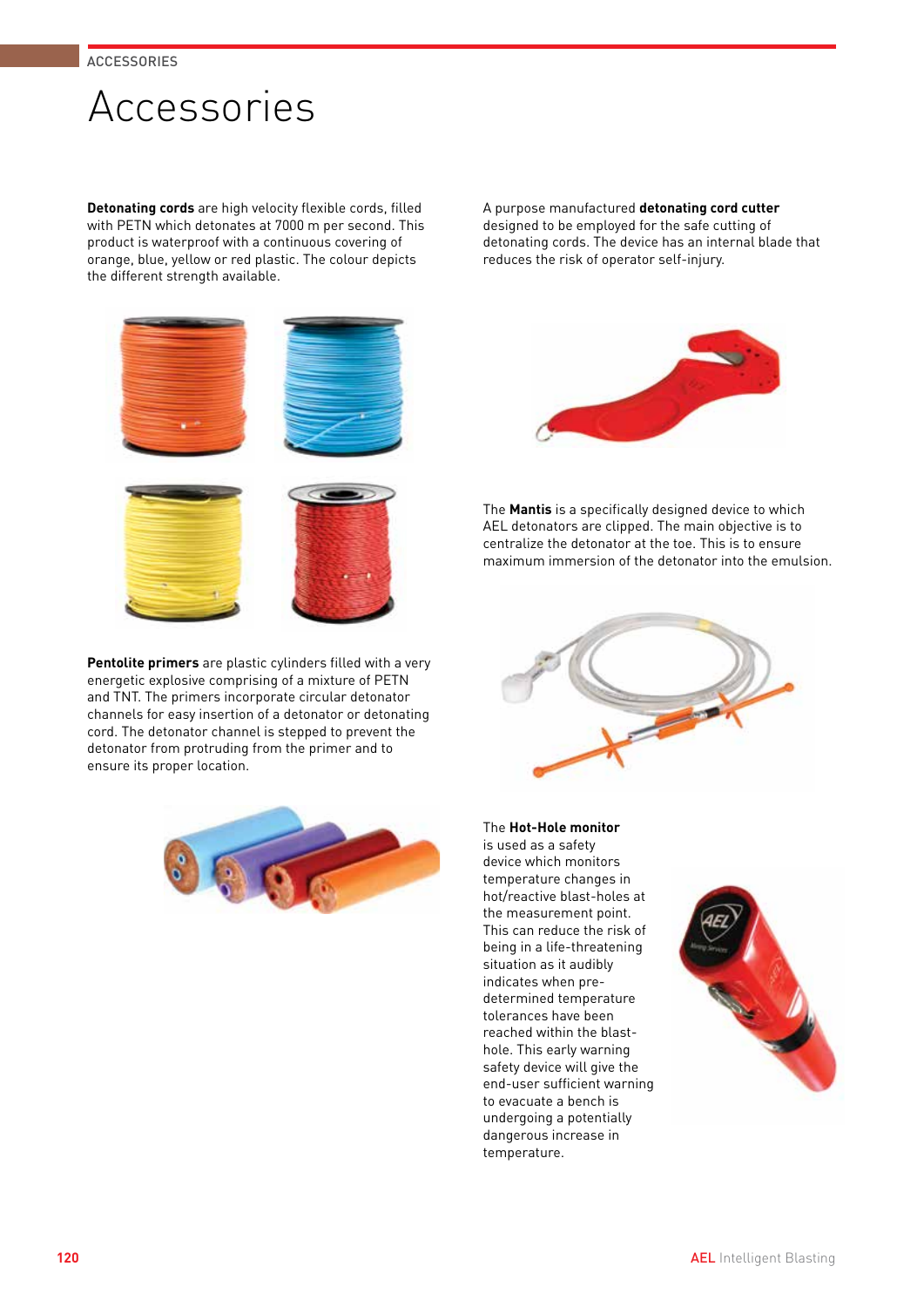# General Specifications

#### Detonating Cords and Pentolite Primers

| <b>TECHNICAL PROPERTIES</b> | <b>DETONATING</b><br><b>CORDS</b> | <b>PENTOLITE</b><br><b>PRIMERS</b> |
|-----------------------------|-----------------------------------|------------------------------------|
| Velocity of Detonation      | $\rightarrow 6000$ m/s            | $\rightarrow$ 7500 m/s             |
| Water Resistance            | Good                              | Good                               |
| Sleep Time                  | 2 weeks                           | 2 weeks                            |

| <b>SPECIAL PRECAUTIONS</b>                                                                                                                                                                                                                                                                            |                                                                                                                                                                                                                                                                                                                                                                          |
|-------------------------------------------------------------------------------------------------------------------------------------------------------------------------------------------------------------------------------------------------------------------------------------------------------|--------------------------------------------------------------------------------------------------------------------------------------------------------------------------------------------------------------------------------------------------------------------------------------------------------------------------------------------------------------------------|
| <b>Detonating Cords</b>                                                                                                                                                                                                                                                                               | <b>Pentolite Primers</b>                                                                                                                                                                                                                                                                                                                                                 |
| - Handle with care-damage to the product could lead<br>to misfires<br>- Keep away from all sources of ignition<br>- Avoid all forms of shock<br>- Never connect the blast until all charging operations are<br>completed<br>- Keep free ends short to avoid excessive noise,<br>shrapnel and cut-offs | - Handle with care-damage to the product may<br>lead to misfires<br>- Avoid sources of ignition such as friction, impact, static<br>electricity and heat<br>- Temperatures in excess of 90 $^{\circ}$ C may result in<br>spontaneous explosion<br>- Avoid all possible sources of heat<br>- Never connect the blast until all charging operations<br>have been completed |
|                                                                                                                                                                                                                                                                                                       |                                                                                                                                                                                                                                                                                                                                                                          |

| <b>STORAGE AND EXPIRY</b>                  |                                    |  |  |  |  |
|--------------------------------------------|------------------------------------|--|--|--|--|
| Detonating Cords                           | <b>Pentolite Primers</b>           |  |  |  |  |
| $\vert$ - 5 years from date of manufacture | - 5 years from date of manufacture |  |  |  |  |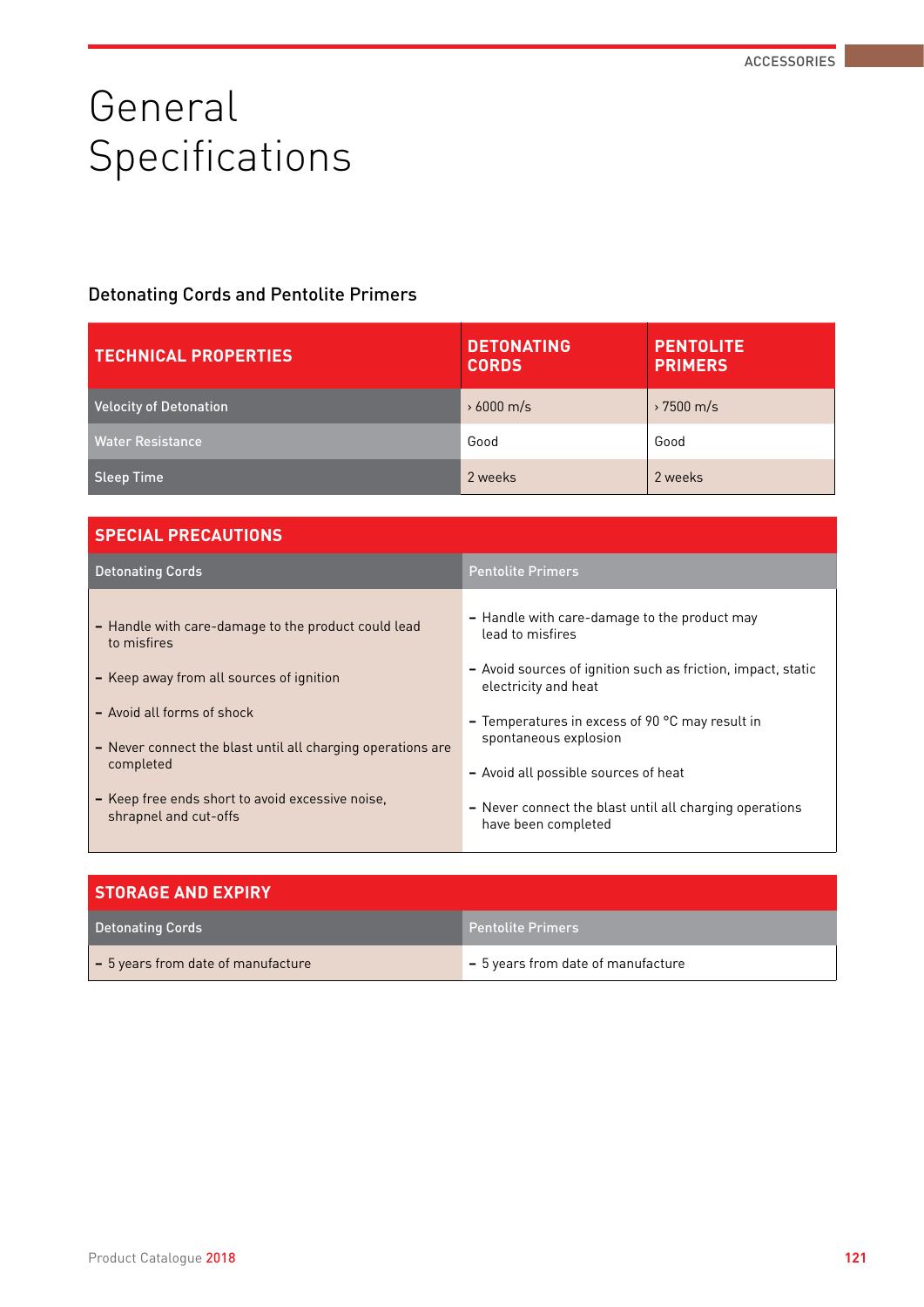### Detonating Cords POWERCORD®

Powercord® detonating cords are flexible cords of high tensile strength which detonate with a VOD ≥6000 m/sec. The core consists of continuous column of Pentaerythritol tetranitrate (PETN), containing one or two centre yarns or cottons enclosed in a carrier tape bound by two layers of yarns. The cord is finally coated with a continuous covering of orange, blue, yellow or red PVC to protect the PETN core against water ingress. The PETN core loads vary from 6.0 g/m, 8 g/m and 10.0 g/m respectively per cord type.

#### **APPEARANCE**

Powercord® detonating cords shall have a bright uniform PVC sheathing with blue, orange, red or yellow in colour. The cord is coiled with length of 30 m without reels and on reels with a length of 350 m or 500 m.

#### APPLICATION

Detonating cords are used to detonate explosive charges, including dogbone relays, in various blasting and mining applications.

Powercord® 8 Premium is suitable for use in wet conditions as it have enhanced waterproof properties.

#### FEATURES

- **−** VOD: ≥ 6 000 m/s
- **−** Highly visible colours
- **−** Reliably initiated with a 0,6 g PETN detonator

#### SPECIAL PRECAUTIONS

- **−** Handle with care. Damage to the product could lead to misfires
- **−** Keep away from all sources of ignition
- **−** Temperatures over 90 °C may result in spontaneous explosion
- **−** Use sharp smooth blade for cutting detonating cord.
- **−** Never connect the detonator to detonating cord until all lacing and the charging operations have been completed



- **−** Relatively insensitive to detonation by heat, electrostatic discharge or other forms of electricity
- Excellent resistance to side penetration by oil or water
- **−** Flexible
- **−** Uniform core load
- **−** High tensile strength
- **−** Easy to handle and tie knots

#### SAFETY BENEFITS

- **−** Relatively insensitive to detonation by friction, heat, electrostatic discharge or other forms of electricity
- **−** High tensile strength

#### INITIATION

**−** Detonating cords are initiated by detonating cords or detonators

#### **STORAGE**

- **−** The shelf life of the product is 60 months from the date of manufacture
- **−** Store in a segregated, approved, cool, well ventilated, dry and labelled area
- **−** Abide by the legal storage requirements for the region
- **−** Keep packaging tightly closed and sealed until ready for use
- **−** Always rotate stock (first in, first out)

**BENEFITS**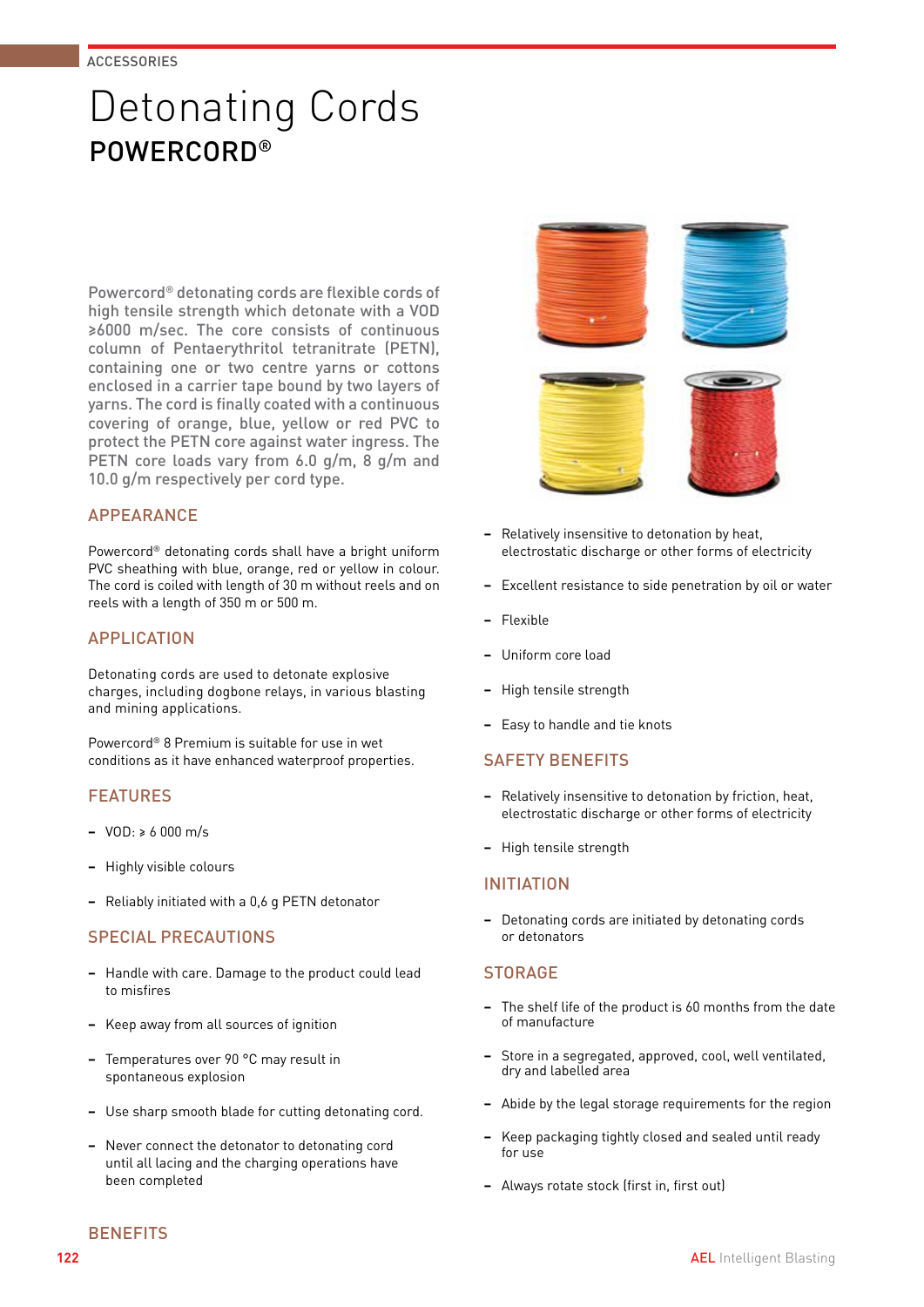| <b>PACKAGING</b>                 |                            |                           |
|----------------------------------|----------------------------|---------------------------|
| <b>PRODUCT</b>                   | <b>LENGTH PER CASE (m)</b> | <b>BOX DIMENIONS (mm)</b> |
| Powercord <sup>®</sup> 6         | 2x500                      | 500x260x235               |
| Powercord <sup>®</sup> 8         | 2x350                      | 500x260x235               |
| Powercord <sup>®</sup> 8 Premium | 2x350                      | 500x260x235               |
| Powercord <sup>®</sup> 10        | 2x350                      | 500x260x235               |

### **DETONATING CORD PRODUCT**

| <b>PRODUCT</b>                 | <b>PETN CORE</b><br>LOAD (g/m) | <b>COLOUR</b>        | <b>TENSILE</b><br><b>STRENGTH (kg)</b> | <b>CORD OUTSIDE</b><br><b>DIAMETER (mm)</b> |  |  |  |  |
|--------------------------------|--------------------------------|----------------------|----------------------------------------|---------------------------------------------|--|--|--|--|
| Powercord <sup>®</sup> 6       | 6                              | Orange               | > 80                                   | $3.4 - 3.9$                                 |  |  |  |  |
| Powercord <sup>®</sup> 8       | 8                              | Blue                 | > 80                                   | $3.4 - 5.0$                                 |  |  |  |  |
| Powercord® 8<br><b>Premium</b> | 8                              | Red and Black stripe | > 80                                   | $3.4 - 5.0$                                 |  |  |  |  |
| Powercord <sup>®</sup> 10      | 10                             | Yellow               | > 80                                   | $3.5 - 5.0$                                 |  |  |  |  |

#### **Transport (UN Classification)**

Class 1.1D, UN no. 0065, CORD, DETONATING flexible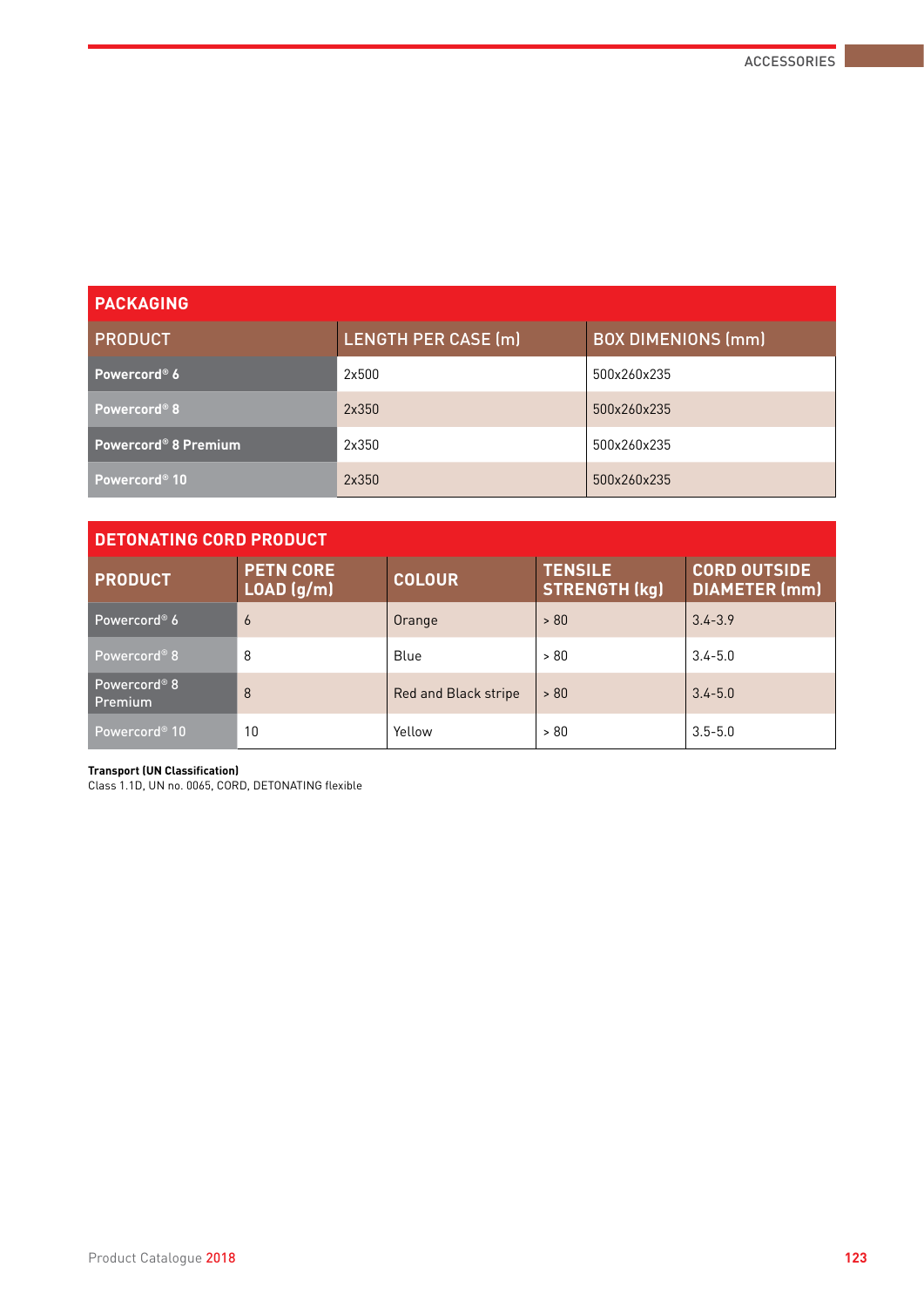### Pentolite PRIMERS



The AEL Intelligent Blasting Primers series is a very high energy explosive used to initiate all explosives that are not cap sensitive. The design generally consists of plastic cylinders filled with pentolite; a solid explosive which is a mixture of Pentaerythritol tetranitrate (PETN) and Trinitrotoluene (TNT). Primers typically have circular detonator channels running through the explosive filling for easy insertion of a detonator and detonating cord. In the AEL design the channel intended for the detonator is stepped to prevent the detonator from protruding from the primers thus ensuring its proper location inside the primer.

#### **APPFARANCE**

The cast explosive shall be free from cracks, large cavities and visible defects or impurities. The plastic shell should be filled to within 2 mm of the open end with Pentolite explosive.

#### APPLICATION

A Pentolite primers are used to initiate non-cap sensitive explosives in packaged or bulk forms in all applications.

**Note:** It is good practice to always use the largest size primer than can safely and easily be used in the blast hole. The following table serves as a guideline.

#### FEATURES

- **−** VOD: ≥ 7 500 m/s
- **−** 1,68 g/cc density
- **−** Detonation pressure of > 21 Gpa
- **−** Virgin grade TNT used
- **−** Highly visible colours
- **−** Excellent shelf life



### **BENEFITS**

- **−** Optimum diameter to length ratio for effective loading and initiation of explosives
- **−** Completely waterproof
- **−** Cylindrical shape ensures easy loading with no bridging of bulk explosives in the hole
- **−** Readily initiated by detonating cords ≥ 8 g/m or electronic-, electric-, shock tube- and capped fuse detonators
- **−** Easy to use
- **−** High density helps to resist floating in emulsion explosives and keeps the primer located in the toe of a vertically loaded blast hole

#### SAFETY BENEFITS

- **−** Relatively insensitive to detonation by impact, friction, heat and electrostatic discharge
- **−** Detonator fully protected

#### **124 AEL** Intelligent Blasting

#### RECOMMENDED PRIMER SIZES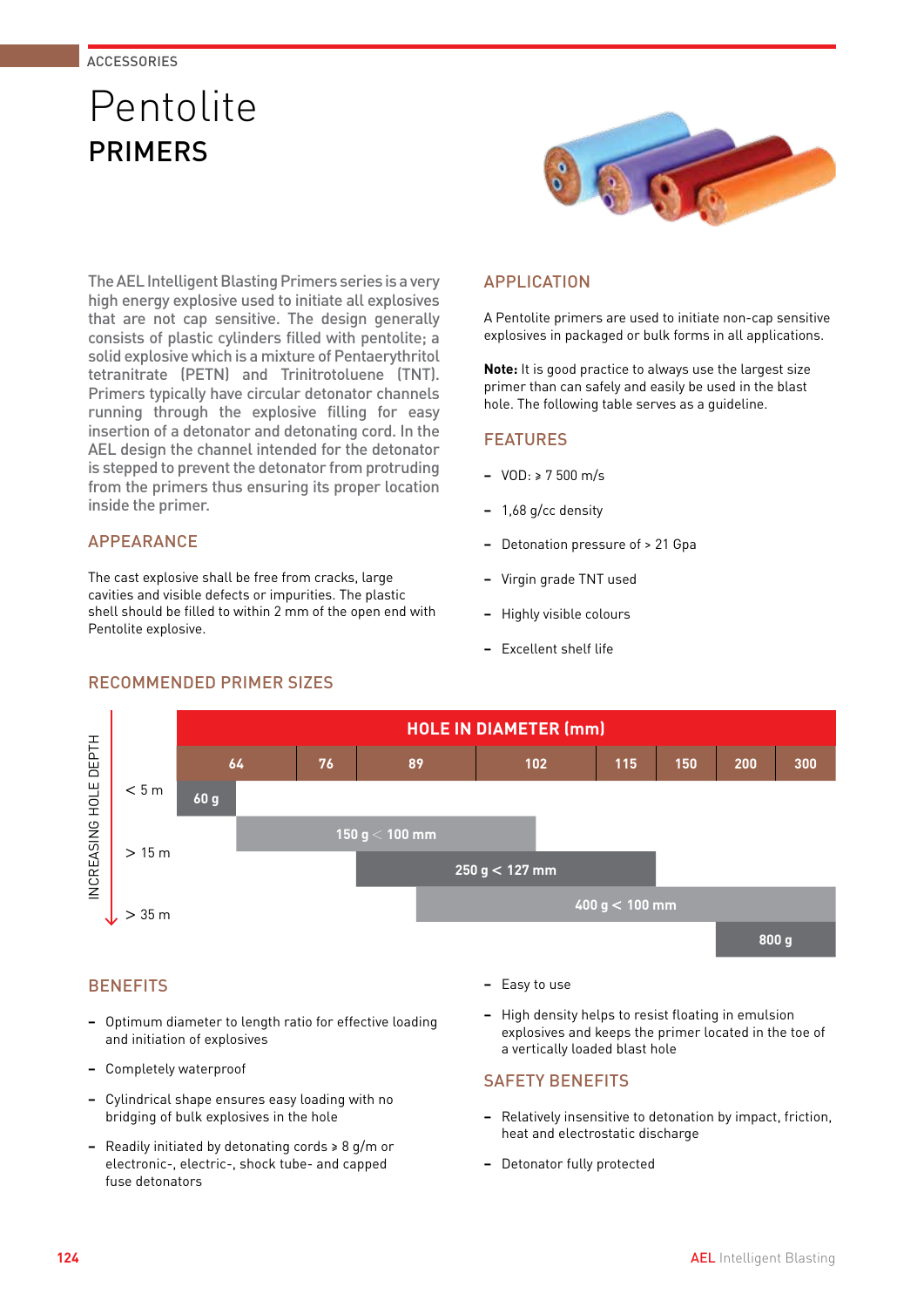#### INITIATION

**−** Pentolite primers are initiated by detonating cords or detonators and amplifies the detonation output from these to reliable fire a variety of explosives

#### SPECIAL PRECAUTIONS

- **−** Handle with care; Damage to the product could lead to misfires
- **−** Keep away from all sources of ignition
- **−** Temperatures over 80 °C will lead to the pentolite formulation melting. Prolonged exposure to temperatures above 90 °C can lead to a premature detonation

#### **STORAGE**

- **−** The shelf life of the product is 60 months from the date of manufacture
- **−** Store in a segregated, approved, cool, well-ventilated, dry and labelled area
- **−** Keep packaging tightly closed and sealed until ready for use
- **−** Abide by the legal storage requirements for the region in which you operate
- **−** Always rotate stock (first in, first out)

| <b>PACKAGING</b>                       |                |                            |                          |
|----------------------------------------|----------------|----------------------------|--------------------------|
| <b>PENTOLITE MASS (g)</b>              | UNITS PER CASE | <b>BOX DIMENSIONS (mm)</b> | <b>GROSS WEIGHT (kg)</b> |
| 60 g Pentolite Primer                  | 240            | 435x360x295                | 23                       |
| 150 g Pentolite Primer                 | 120            | 420x235x325                | 26                       |
| 250 g Pentolite Primer                 | 80             | 430x235x235                | 26                       |
| 400 g Pentolite Primer                 | 60             | 348x277x334                | 26                       |
| 400 g Pentolite Primer<br>$(y_2$ pack) | 45             | 490x290x195                | 20                       |
| 800 g Pentolite Primer                 | 30             | 460x310x270                | 25                       |

#### **PENTOLITE PRIMERS PRODUCT**

| <b>PRODUCT</b>                   | <b>COLOUR</b> | OD OF PRIMER<br>(mm) | <b>STRAIGHT</b><br><b>CHANNEL</b><br><b>DIAMETER</b><br>$\pm$ 0.2 mm | <b>STEPPED</b><br><b>CHANNEL</b><br><b>DIAMETER</b><br>$± 0.2$ mm |
|----------------------------------|---------------|----------------------|----------------------------------------------------------------------|-------------------------------------------------------------------|
| 60 g Pentolite Primer            | Orange        | 35                   | 8.4                                                                  | $7.9 - 6.2$                                                       |
| 150 g Pentolite<br><b>Primer</b> | Red           | 38                   | 8.4                                                                  | $7.9 - 6.2$                                                       |
| 250 g Pentolite<br><b>Primer</b> | Purple        | 46                   | 8.4                                                                  | $7.8 - 5.2$                                                       |
| 400 g Pentolite<br><b>Primer</b> | Blue          | 53                   | 8.4                                                                  | $7.8 - 6.2$                                                       |
| 800 g Pentolite<br><b>Primer</b> | Orange        | <b>Special Order</b> |                                                                      |                                                                   |

#### **Transport (UN Classification)**

Class 1.1D, UN no. 0042, BOOSTERS without detonator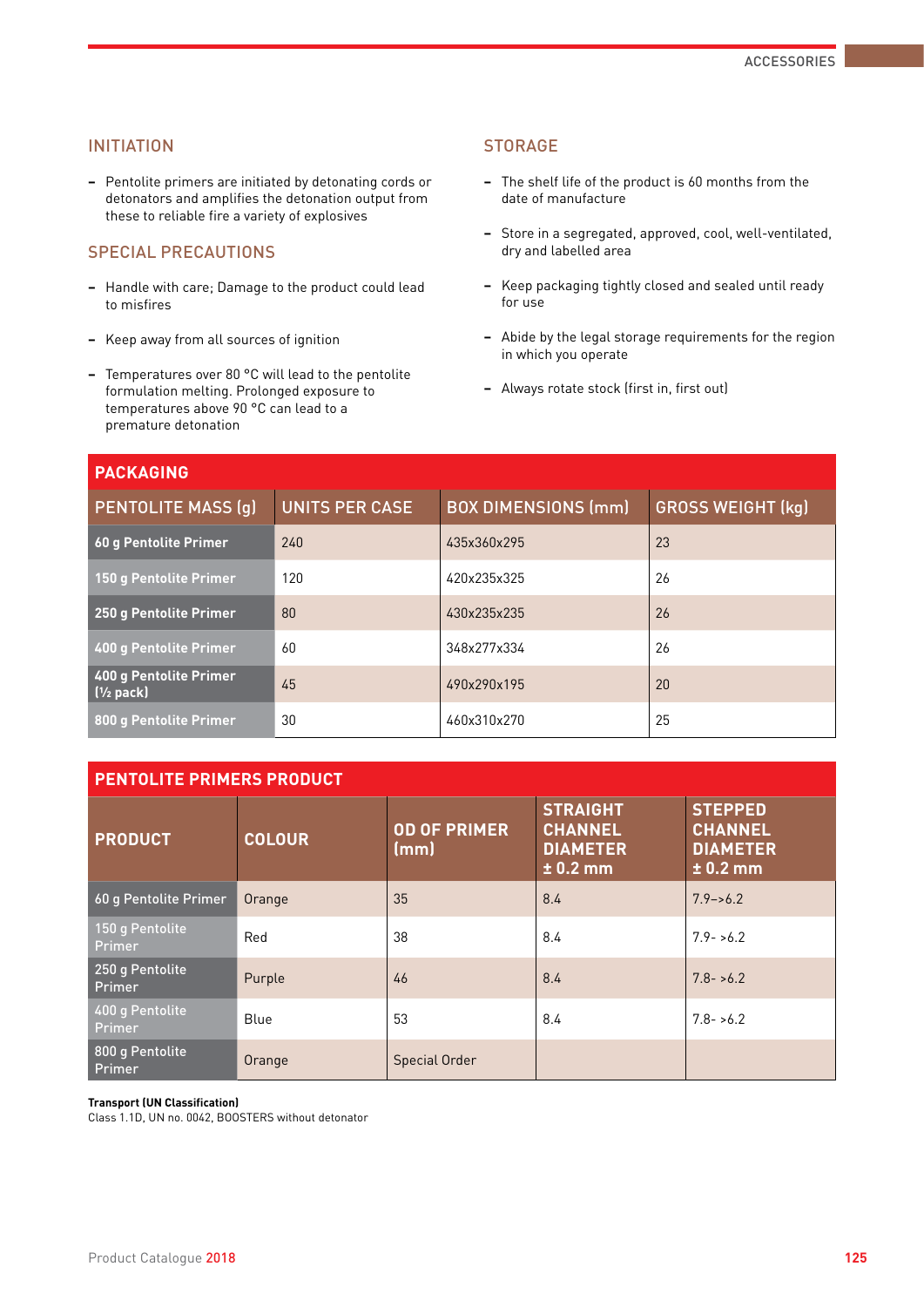### Detonating CORD CUTTER

A purpose manufactured detonating cord cutter designed to be employed for the safe cutting of detonating cords.

Safety is the main reason for the development of this item. The device has an internal blade that reduces the risk of operator self-injury. The cutter is also approved by the South African Chief Inspector of Explosives.

#### APPEARANCE

A red plastic safety cutting device containing a nonremovable blade, designed to safely cut detonating cord to the required lengths

#### APPLICATION

**−** All detonating cord applications

#### FEATURES

- **−** Ergonomic design
- **−** Easy to use
- **−** Detonating Cord can be cut easily and with minimum effort
- **−** Attachment ring provided to help prevent loss of device
- **−** The head of the cutter is in a chisel point, which can be used to open packaging

#### **BENEFITS**

- **−** Prevents the use of unauthorised cutters such as scissors, side cutters and improvised blades that may cause accidental detonation of the detonating cord when cut
- **−** Safety benefit, as no exposed blades carried by blasters
- **−** Due to the captured blade, the potential for cut injuries is significantly reduced
- **−** No need to replace the blade which lowers cut injuries
- **−** Low cost and disposable

#### SAFETY BENEFITS

- **−** Always cut away from your body
- **−** Although the blade is captured it remains a sharp cutting instrument, handle with care
- **−** Do not use the cutter to cut anything other than detonating cord
- **−** When cutting of detonating cord becomes difficult, the blade is blunt and the cutter should be replaced

#### **STORAGE**

- **−** Product is non-explosive and can be stored in any storage location
- **−** Infinite shelf-life
- **−** Keep dry to prevent rusting of blade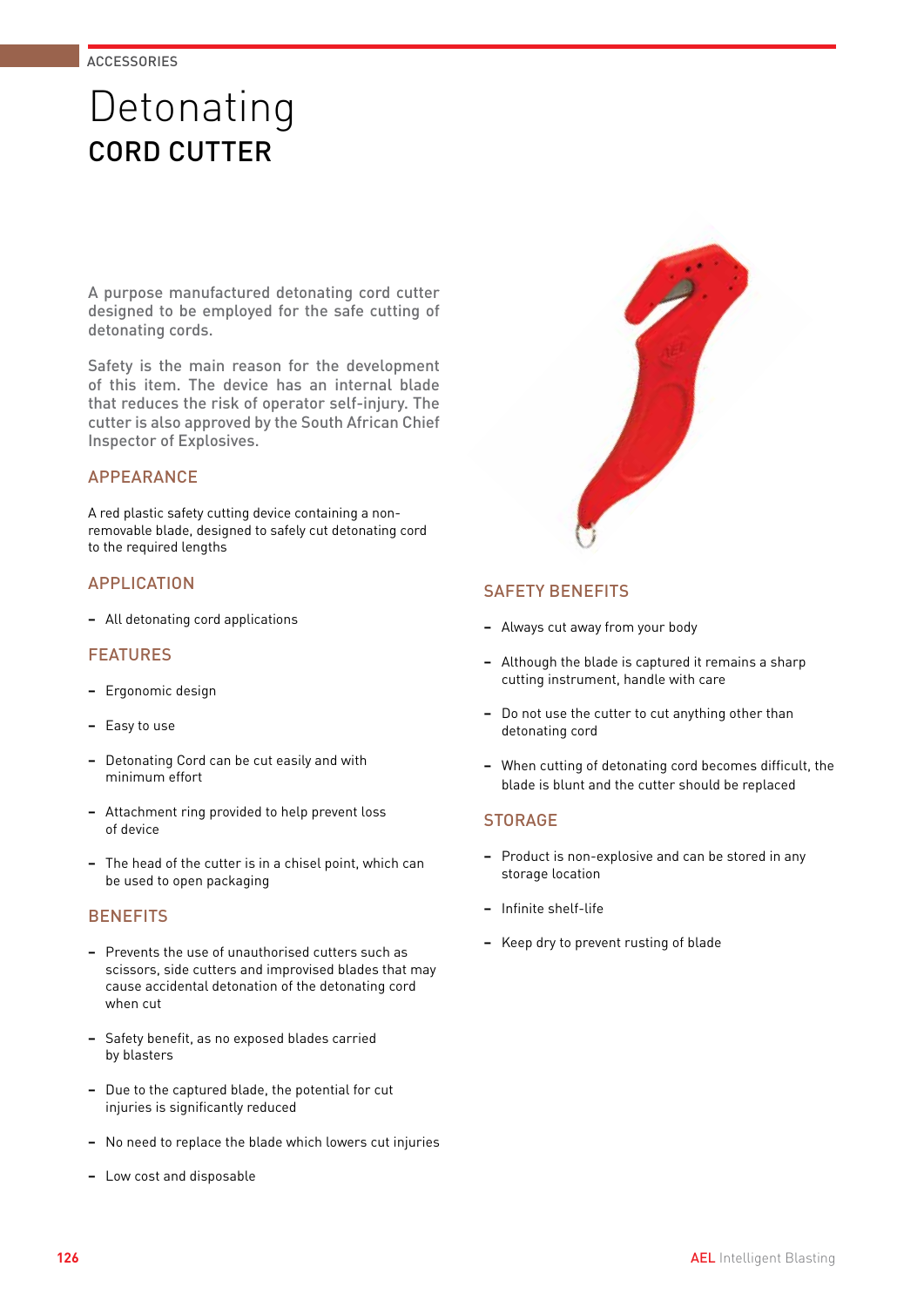## Compatibility Matrix INITIATING SYSTEMS

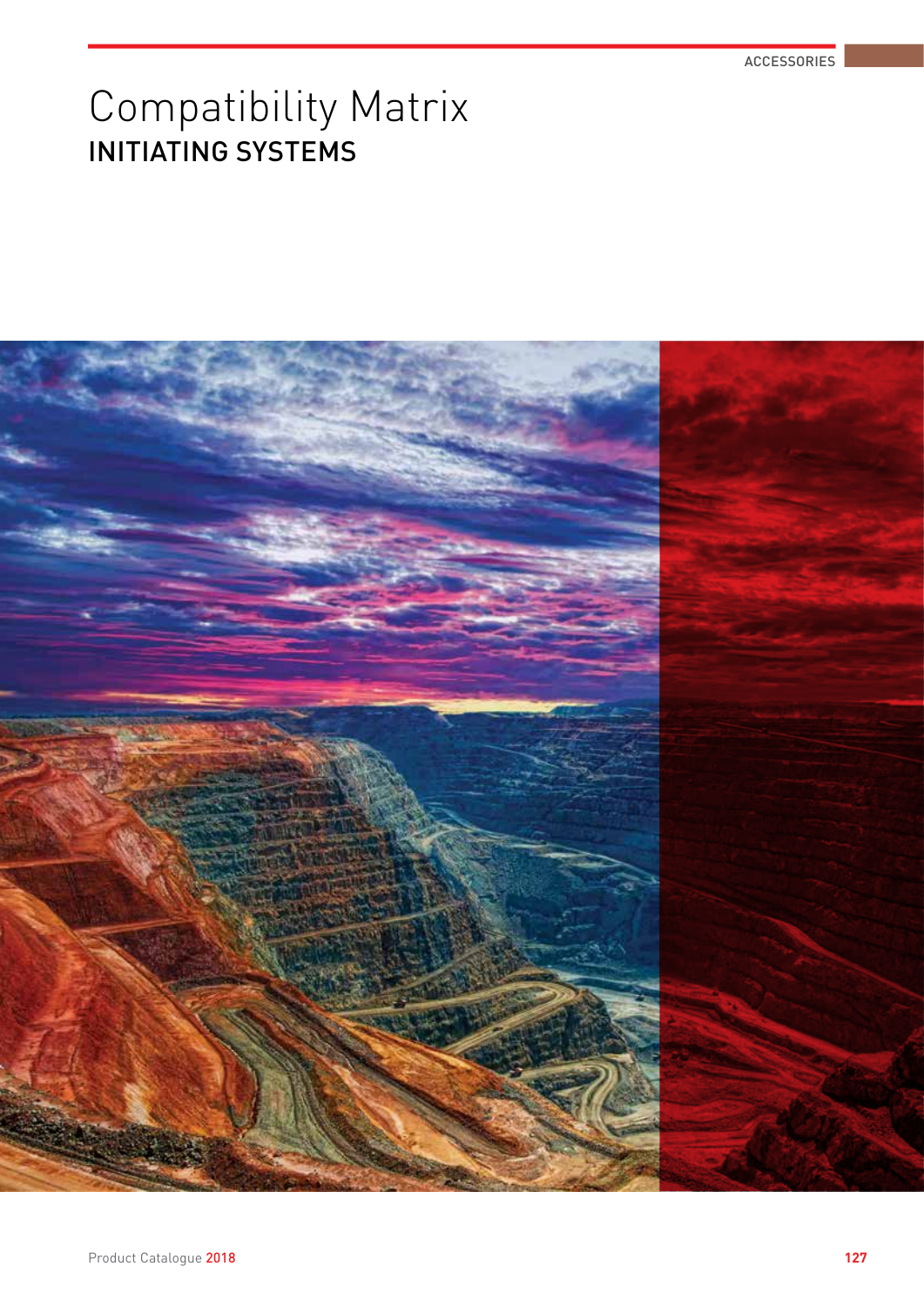#### ACCESSORIES

| <b>AEL Shock Tube</b><br><b>Shock Tube Uni-Delay LP</b><br>$\mathsf X$<br>$\mathsf X$<br>$\mathsf X$<br>X<br>$\qquad \qquad \blacksquare$<br>$\overline{\phantom{a}}$<br>$\qquad \qquad \blacksquare$<br>X<br>-<br><b>Shock Tube Splitter</b><br>x<br>X<br>x<br>х<br><b>Shock Tube Multi LPD</b><br>$\pmb{\mathsf{X}}$<br>X<br><b>Shock Tube Multi SPD</b><br>х<br><b>Shock Tube Uni-Delay SP</b><br>$\mathsf X$<br>X<br>X<br>X<br><b>Shock Tube Trunk line</b><br>x<br>X<br>X<br>Χ<br>х<br>Х<br>х<br><b>Shock Tube Cluster</b><br>$\pmb{\times}$<br>X<br>$\pmb{\times}$<br>$\pmb{\chi}$<br>$\pmb{\mathsf{X}}$<br>X<br><b>Shock Tube Lead-In</b><br>x<br>X<br>Х<br>x<br>X<br>X<br>X<br>Х<br>х<br>X<br>х<br><b>Shock Tube Extender</b><br>$\mathbf x$<br>$\mathbf x$<br>X<br>$\mathbf x$<br>$\pmb{\mathsf{x}}$<br><b>AEL Electronic Detonators</b><br>Electronic Delay Detonators-DigiShot®<br>٠<br>$\bullet$<br>$\bullet$<br>٠<br>$\bullet$<br>$\bullet$<br>$\bullet$<br>$\bullet$<br>X<br>٠<br>Electronic Delay Detonators-DigiShot® Plus<br>$\bullet$<br>$\bullet$<br>$\bullet$<br>$\bullet$<br>$\bullet$<br>$\bullet$<br>$\mathsf X$<br><b>AEL Electric Initiators</b><br>Instantaneous Electric Detonator (IED)<br>٠<br>$\bullet$<br>$\bullet$<br>$\bullet$<br>$\bullet$<br>$\bullet$<br>$\bullet$<br>$\bullet$<br>X<br>$\bullet$<br>Electric Initiators-Fusehead Assembly<br><b>AEL Electronic Initiators</b><br>AEL Electronic Initiators-NetShock™<br><b>AEL Detonating Cord</b><br>AEL Detonating Cord-Power cord® 6<br>$\mathsf X$<br>$\pmb{\mathsf{x}}$<br>$\mathsf X$<br>X<br>$\mathsf X$<br>$\pmb{\times}$<br>X<br>$\mathsf X$<br>X<br>X<br>X<br>$\mathsf X$<br>$\mathsf X$<br>AEL Detonating Cord-Power cord® 8<br>X<br>X<br>X<br>X<br>X<br>x<br>X<br>X<br>X<br>X<br>X<br>X<br>X<br>AEL Detonating Cord-Power cord® 10<br>$\mathsf X$<br>$\mathsf X$<br>X<br>$\mathsf X$<br>$\mathsf X$<br>X<br>X<br>X<br>X<br>X<br>X<br>$\mathsf{x}$<br>X<br><b>AEL Primers</b> | <b>DONOR</b> | <b>AEL Shock Tube</b> | Shock Tube Uni-Delay LP | Shock Tube Splitter | Shock Tube Multi LPD | Shock Tube Multi SPD | Shock Tube Uni-Delay SP | <b>Shock Tube Trunk line</b> | Shock Tube Cluster | Shock Tube Lead-In | <b>Shock Tube Extender</b> | <b>AEL Detonating Cord</b> | AEL Detonating Cord-Power cord® 6 | $\infty$<br>AEL Detonating Cord-Power cord® | AEL Detonating Cord-Power cord <sup>®</sup> 10 | <b>AEL Primers</b> |
|-------------------------------------------------------------------------------------------------------------------------------------------------------------------------------------------------------------------------------------------------------------------------------------------------------------------------------------------------------------------------------------------------------------------------------------------------------------------------------------------------------------------------------------------------------------------------------------------------------------------------------------------------------------------------------------------------------------------------------------------------------------------------------------------------------------------------------------------------------------------------------------------------------------------------------------------------------------------------------------------------------------------------------------------------------------------------------------------------------------------------------------------------------------------------------------------------------------------------------------------------------------------------------------------------------------------------------------------------------------------------------------------------------------------------------------------------------------------------------------------------------------------------------------------------------------------------------------------------------------------------------------------------------------------------------------------------------------------------------------------------------------------------------------------------------------------------------------------------------------------------------------------------------------------------------------------------------------------------------|--------------|-----------------------|-------------------------|---------------------|----------------------|----------------------|-------------------------|------------------------------|--------------------|--------------------|----------------------------|----------------------------|-----------------------------------|---------------------------------------------|------------------------------------------------|--------------------|
|                                                                                                                                                                                                                                                                                                                                                                                                                                                                                                                                                                                                                                                                                                                                                                                                                                                                                                                                                                                                                                                                                                                                                                                                                                                                                                                                                                                                                                                                                                                                                                                                                                                                                                                                                                                                                                                                                                                                                                               |              |                       |                         |                     |                      |                      |                         |                              |                    |                    |                            |                            |                                   |                                             |                                                |                    |
|                                                                                                                                                                                                                                                                                                                                                                                                                                                                                                                                                                                                                                                                                                                                                                                                                                                                                                                                                                                                                                                                                                                                                                                                                                                                                                                                                                                                                                                                                                                                                                                                                                                                                                                                                                                                                                                                                                                                                                               |              |                       |                         |                     |                      |                      |                         |                              |                    |                    |                            |                            |                                   |                                             |                                                |                    |
|                                                                                                                                                                                                                                                                                                                                                                                                                                                                                                                                                                                                                                                                                                                                                                                                                                                                                                                                                                                                                                                                                                                                                                                                                                                                                                                                                                                                                                                                                                                                                                                                                                                                                                                                                                                                                                                                                                                                                                               |              |                       |                         |                     |                      |                      |                         |                              |                    |                    |                            |                            |                                   |                                             |                                                |                    |
|                                                                                                                                                                                                                                                                                                                                                                                                                                                                                                                                                                                                                                                                                                                                                                                                                                                                                                                                                                                                                                                                                                                                                                                                                                                                                                                                                                                                                                                                                                                                                                                                                                                                                                                                                                                                                                                                                                                                                                               |              |                       |                         |                     |                      |                      |                         |                              |                    |                    |                            |                            |                                   |                                             |                                                |                    |
|                                                                                                                                                                                                                                                                                                                                                                                                                                                                                                                                                                                                                                                                                                                                                                                                                                                                                                                                                                                                                                                                                                                                                                                                                                                                                                                                                                                                                                                                                                                                                                                                                                                                                                                                                                                                                                                                                                                                                                               |              |                       |                         |                     |                      |                      |                         |                              |                    |                    |                            |                            |                                   |                                             |                                                |                    |
|                                                                                                                                                                                                                                                                                                                                                                                                                                                                                                                                                                                                                                                                                                                                                                                                                                                                                                                                                                                                                                                                                                                                                                                                                                                                                                                                                                                                                                                                                                                                                                                                                                                                                                                                                                                                                                                                                                                                                                               |              |                       |                         |                     |                      |                      |                         |                              |                    |                    |                            |                            |                                   |                                             |                                                |                    |
|                                                                                                                                                                                                                                                                                                                                                                                                                                                                                                                                                                                                                                                                                                                                                                                                                                                                                                                                                                                                                                                                                                                                                                                                                                                                                                                                                                                                                                                                                                                                                                                                                                                                                                                                                                                                                                                                                                                                                                               |              |                       |                         |                     |                      |                      |                         |                              |                    |                    |                            |                            |                                   |                                             |                                                |                    |
|                                                                                                                                                                                                                                                                                                                                                                                                                                                                                                                                                                                                                                                                                                                                                                                                                                                                                                                                                                                                                                                                                                                                                                                                                                                                                                                                                                                                                                                                                                                                                                                                                                                                                                                                                                                                                                                                                                                                                                               |              |                       |                         |                     |                      |                      |                         |                              |                    |                    |                            |                            |                                   |                                             |                                                |                    |
|                                                                                                                                                                                                                                                                                                                                                                                                                                                                                                                                                                                                                                                                                                                                                                                                                                                                                                                                                                                                                                                                                                                                                                                                                                                                                                                                                                                                                                                                                                                                                                                                                                                                                                                                                                                                                                                                                                                                                                               |              |                       |                         |                     |                      |                      |                         |                              |                    |                    |                            |                            |                                   |                                             |                                                |                    |
|                                                                                                                                                                                                                                                                                                                                                                                                                                                                                                                                                                                                                                                                                                                                                                                                                                                                                                                                                                                                                                                                                                                                                                                                                                                                                                                                                                                                                                                                                                                                                                                                                                                                                                                                                                                                                                                                                                                                                                               |              |                       |                         |                     |                      |                      |                         |                              |                    |                    |                            |                            |                                   |                                             |                                                |                    |
|                                                                                                                                                                                                                                                                                                                                                                                                                                                                                                                                                                                                                                                                                                                                                                                                                                                                                                                                                                                                                                                                                                                                                                                                                                                                                                                                                                                                                                                                                                                                                                                                                                                                                                                                                                                                                                                                                                                                                                               |              |                       |                         |                     |                      |                      |                         |                              |                    |                    |                            |                            |                                   |                                             |                                                |                    |
|                                                                                                                                                                                                                                                                                                                                                                                                                                                                                                                                                                                                                                                                                                                                                                                                                                                                                                                                                                                                                                                                                                                                                                                                                                                                                                                                                                                                                                                                                                                                                                                                                                                                                                                                                                                                                                                                                                                                                                               |              |                       |                         |                     |                      |                      |                         |                              |                    |                    |                            |                            |                                   |                                             |                                                |                    |
|                                                                                                                                                                                                                                                                                                                                                                                                                                                                                                                                                                                                                                                                                                                                                                                                                                                                                                                                                                                                                                                                                                                                                                                                                                                                                                                                                                                                                                                                                                                                                                                                                                                                                                                                                                                                                                                                                                                                                                               |              |                       |                         |                     |                      |                      |                         |                              |                    |                    |                            |                            |                                   |                                             |                                                |                    |
|                                                                                                                                                                                                                                                                                                                                                                                                                                                                                                                                                                                                                                                                                                                                                                                                                                                                                                                                                                                                                                                                                                                                                                                                                                                                                                                                                                                                                                                                                                                                                                                                                                                                                                                                                                                                                                                                                                                                                                               |              |                       |                         |                     |                      |                      |                         |                              |                    |                    |                            |                            |                                   |                                             |                                                |                    |
|                                                                                                                                                                                                                                                                                                                                                                                                                                                                                                                                                                                                                                                                                                                                                                                                                                                                                                                                                                                                                                                                                                                                                                                                                                                                                                                                                                                                                                                                                                                                                                                                                                                                                                                                                                                                                                                                                                                                                                               |              |                       |                         |                     |                      |                      |                         |                              |                    |                    |                            |                            |                                   |                                             |                                                |                    |
|                                                                                                                                                                                                                                                                                                                                                                                                                                                                                                                                                                                                                                                                                                                                                                                                                                                                                                                                                                                                                                                                                                                                                                                                                                                                                                                                                                                                                                                                                                                                                                                                                                                                                                                                                                                                                                                                                                                                                                               |              |                       |                         |                     |                      |                      |                         |                              |                    |                    |                            |                            |                                   |                                             |                                                |                    |
|                                                                                                                                                                                                                                                                                                                                                                                                                                                                                                                                                                                                                                                                                                                                                                                                                                                                                                                                                                                                                                                                                                                                                                                                                                                                                                                                                                                                                                                                                                                                                                                                                                                                                                                                                                                                                                                                                                                                                                               |              |                       |                         |                     |                      |                      |                         |                              |                    |                    |                            |                            |                                   |                                             |                                                |                    |
|                                                                                                                                                                                                                                                                                                                                                                                                                                                                                                                                                                                                                                                                                                                                                                                                                                                                                                                                                                                                                                                                                                                                                                                                                                                                                                                                                                                                                                                                                                                                                                                                                                                                                                                                                                                                                                                                                                                                                                               |              |                       |                         |                     |                      |                      |                         |                              |                    |                    |                            |                            |                                   |                                             |                                                |                    |
|                                                                                                                                                                                                                                                                                                                                                                                                                                                                                                                                                                                                                                                                                                                                                                                                                                                                                                                                                                                                                                                                                                                                                                                                                                                                                                                                                                                                                                                                                                                                                                                                                                                                                                                                                                                                                                                                                                                                                                               |              |                       |                         |                     |                      |                      |                         |                              |                    |                    |                            |                            |                                   |                                             |                                                |                    |
|                                                                                                                                                                                                                                                                                                                                                                                                                                                                                                                                                                                                                                                                                                                                                                                                                                                                                                                                                                                                                                                                                                                                                                                                                                                                                                                                                                                                                                                                                                                                                                                                                                                                                                                                                                                                                                                                                                                                                                               |              |                       |                         |                     |                      |                      |                         |                              |                    |                    |                            |                            |                                   |                                             |                                                |                    |
|                                                                                                                                                                                                                                                                                                                                                                                                                                                                                                                                                                                                                                                                                                                                                                                                                                                                                                                                                                                                                                                                                                                                                                                                                                                                                                                                                                                                                                                                                                                                                                                                                                                                                                                                                                                                                                                                                                                                                                               |              |                       |                         |                     |                      |                      |                         |                              |                    |                    |                            |                            |                                   |                                             |                                                |                    |
|                                                                                                                                                                                                                                                                                                                                                                                                                                                                                                                                                                                                                                                                                                                                                                                                                                                                                                                                                                                                                                                                                                                                                                                                                                                                                                                                                                                                                                                                                                                                                                                                                                                                                                                                                                                                                                                                                                                                                                               |              |                       |                         |                     |                      |                      |                         |                              |                    |                    |                            |                            |                                   |                                             |                                                |                    |

- **•** Tape-Plastic connector provided
- **•** Recommended
- **–** In hole det only
- **x** Use joiner only to extend ST
- **x** Compatible

 $\subseteq$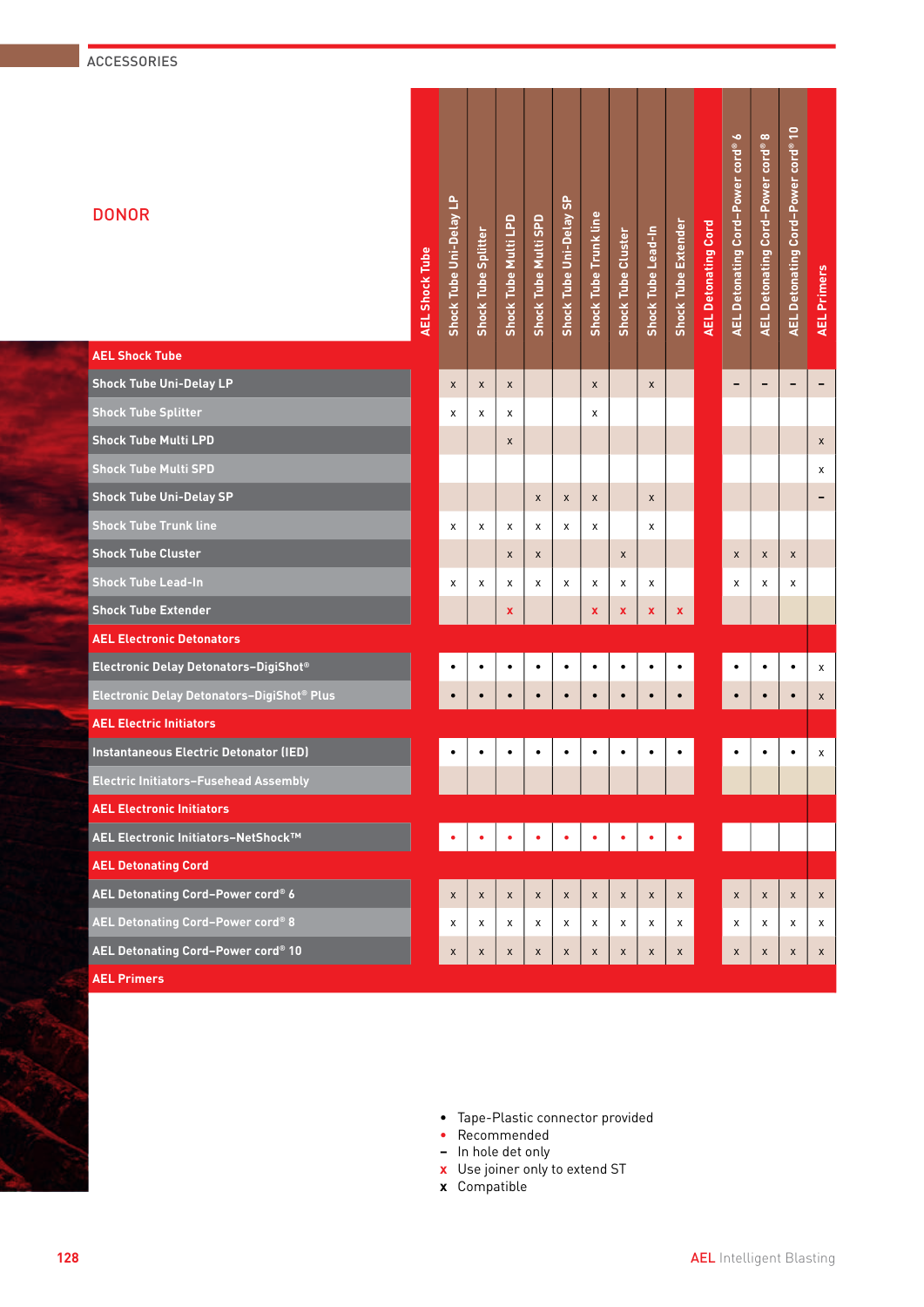## Mantis

The Mantis is a specifically designed device to which AEL detonators are clipped. After clipping the detonator into the device, it is inserted into the end of the lance/blowpipe for emulsions and ANFEX® respectively. The lance/hose is gently pushed to the bottom of the blast-hole, where the detonator is now centralised at the toe. The hole is then filled with emulsion/ANFEX® in the normal fashion.

#### APPEARANCE

**−** A plastic device for mounting a detonator

#### APPLICATION

For use in blast holes up to 45 mm in diameters in stopping and development in conjunction with emulsion. The device can be used in inclined holes up to 20 degrees

#### FEATURES

- **−** Detonator mounted to ensure full coupling with the explosive
- **−** Soft plastic body for ease of use
- **−** Clip to securely fasten the detonator
- **−** Symmetrical, preventing error in installation

#### **BENEFITS**

- **−** Ease of use
- **−** Centralises a detonator in the blast hole
- **−** Ensures retention of the detonator at the toe of the blast hole
- **−** Prevents the detonator from jamming in the hole
- **−** Easily removable if hole misfires
- **−** Replaces an explosive cartridge as a primer when used in conjunction with UG100 within a predetermined hole diameter



#### **STORAGE**

- **−** Product is non-explosive and can be stored in any storage location
- **−** Infinite shelf-life

#### PACKAGING

- **−** Packed in plastic bags
- **−** 200 units per bag
- **−** 5 bags per 1000 unit outer bag